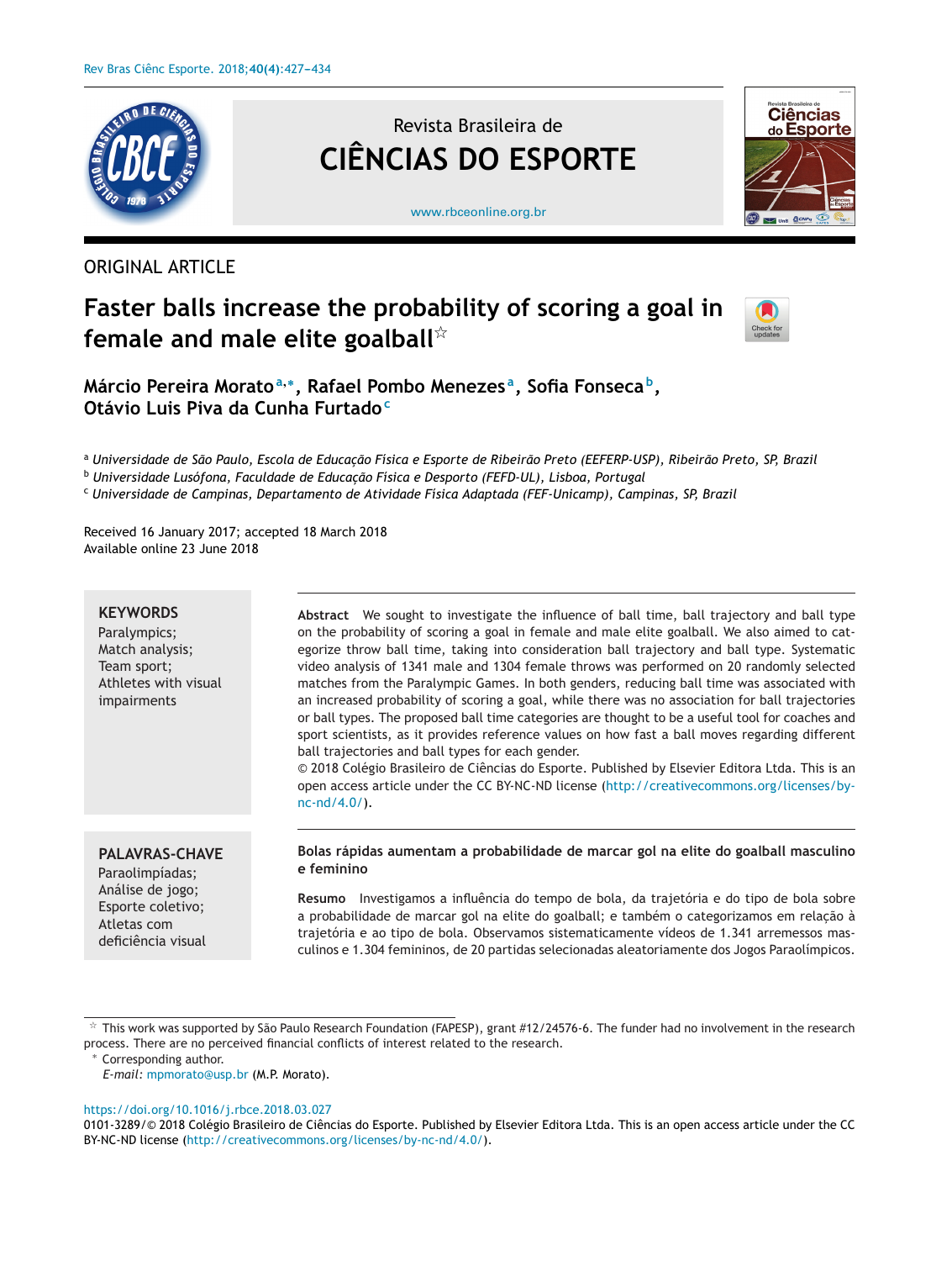Em ambos os sexos, a redução do tempo de bola foi associada a uma maior probabilidade de marcar um gol. Não houve associação para trajetórias ou tipos de bola. As categorias de tempo de bola propostas foram pensadas para ser uma ferramenta útil para treinadores e cientistas esportivos, pois fornecem valores de referência sobre quão rápido uma bola se move em relacão a diferentes trajetórias e tipos de bola para cada gênero.

© 2018 Colégio Brasileiro de Ciências do Esporte. Publicado por Elsevier Editora Ltda. Este é um artigo Open Access sob uma licença CC BY-NC-ND ([http://creativecommons.org/licenses/](http://creativecommons.org/licenses/by-nc-nd/4.0/) [by-nc-nd/4.0/\)](http://creativecommons.org/licenses/by-nc-nd/4.0/).

# **PALABRAS CLAVE**

Juegos Paralímpicos; Análisis del partido; Deporte de equipo; Jugadores con discapacidad visual

#### **Los balones rápidos aumentan la probabilidad de marcar gol en la elite masculina y femenina del goalball**

**Resumen** Se analizó la influencia del tiempo del balón, la trayectoria y el tipo de balón en la probabilidad de marcar gol en la elite del *goalball.* También clasificamos el tiempo de lanzamiento del balón en relación con su trayectoria y tipo. Observamos sistemáticamente vídeos de 1.341 lanzamientos de hombres y 1.304 de mujeres de 20 partidos seleccionados al azar de los Juegos Paralímpicos. En ambos sexos, la disminución del tiempo del balón se relacionó con mayor probabilidad de marcar un gol. No hubo relación con las trayectorias o los tipos de balón. Las categorías propuestas del tiempo del balón son una herramienta útil para los entrenadores y científicos del deporte ya que ofrecen puntos de referencia para cada sexo sobre la rapidez con que un balón se mueve en relación con diferentes trayectorias y tipos de balón.

© 2018 Colégio Brasileiro de Ciências do Esporte. Publicado por Elsevier Editora Ltda. Este es un artículo Open Access bajo la licencia CC BY-NC-ND ([http://creativecommons.org/licenses/](http://creativecommons.org/licenses/by-nc-nd/4.0/) [by-nc-nd/4.0/\)](http://creativecommons.org/licenses/by-nc-nd/4.0/).

# **Introduction**

Goalball is a Paralympic team sport for athletes with visual impairments ([Tweedy](#page-7-0) [and](#page-7-0) [Vanlandewijck,](#page-7-0) [2011\).](#page-7-0) Based on touching and auditory perceptions ([Colak](#page-6-0) et [al.,](#page-6-0) [2004;](#page-6-0) [Stamou](#page-6-0) et [al.,](#page-6-0) [2007\),](#page-6-0) three teammates (one center and two wings) stay positioned close to the end of their half court (volleyball dimensions). The attacking team throws a ball (with bells inside) from a restricted space (orientation and landing area) toward the opponent's goal (extending across each end of the court) in order to score. The defending team protects its goal by sliding on the floor to intercept the thrown ball, while positioned in the orientation area with tactile markings ([Gulick](#page-6-0) [and](#page-6-0) [Malone,](#page-6-0) [2011\).](#page-6-0) Since all athletes are blindfolded, their orientation on court relies on multiple clues, such as the goalpost, the raised lines marked on the floor, or by any audible sound provided by the ball or players ([Furtado](#page-6-0) et [al.,](#page-6-0) [2016;](#page-6-0) [Morato](#page-6-0) et [al.,](#page-6-0) [2012\).](#page-6-0)

In this non-territorial invasion sport, the defensive system is particularly influenced by the opponent's offensive actions. An attack sequence includes ball control, attack preparation and throwing of the ball. Traditionally, centers are more responsible for the defence while wings more often perform the attacks. Attackers seek to use different ball types (i.e., rolling, bouncing and curve) and ball trajectories (i.e., parallel or diagonal) in an attempt to beat defenders. A regular defensive sequence comprises the defensive balance, throw reading and blocking of the ball. Following auditory cues, once the attacker starts to run the defending team often move as a block toward the opponent's throw origin and, after detecting the thrown ball feature, position their body to block it. Most likely, the defending team succeeds if ball trajectory, ball type, and ball time (i.e., how long the throwing ball takes to cross the court) are identified [\(Morato](#page-6-0) et [al.,](#page-6-0) [2012,](#page-6-0) [2016\).](#page-6-0)

Similar to other sports, in which the ball throwing is one of the main technical skills, faster balls are supposed to be more advantageous in reducing the amount of time the opposite team has to react and block/hit the ball, such as in handball ([Gorostiaga](#page-6-0) et [al.,](#page-6-0) [2005;](#page-6-0) [Laffaye](#page-6-0) et [al.,](#page-6-0) [2012;](#page-6-0) [Wagner](#page-6-0) et [al.,](#page-6-0) [2012;](#page-6-0) [Ziv](#page-6-0) [and](#page-6-0) [Lidor,](#page-6-0) [2009\),](#page-6-0) water polo [\(Freeston](#page-6-0) et [al.,](#page-6-0) [2014;](#page-6-0) [Platanou](#page-6-0) [and](#page-6-0) [Varamenti,](#page-6-0) [2011\),](#page-6-0) tennis ([Martin](#page-6-0) et [al.,](#page-6-0) [2012\),](#page-6-0) and baseball [\(Pugh](#page-6-0) et [al.,](#page-6-0) [2001;](#page-6-0) [Stodden](#page-6-0) et [al.,](#page-6-0) [2005;](#page-6-0) [Werner](#page-6-0) et [al.,](#page-6-0) [2008\),](#page-6-0) we hypothesize that faster throws are more effective than slower throws to score a goal in goalball. Besides that, as different ball types and ball trajectories require defenders to act accordingly in order to intercept the coming ball [\(Morato](#page-6-0) et [al.,](#page-6-0) [2012\),](#page-6-0) we wonder if there is a more effective strategy regarding these two offensive variables in goalball.

Thus, we sought to investigate the influence of ball time, ball trajectory and ball type on the probability of scoring a goal in female and male elite goalball matches. We also aimed to categorize throw ball time, taking into consideration ball trajectory and ball type.

## **Method**

Systematic video analysis was performed in 20 goalball matches (ten per gender), randomly selected from the 2008 Paralympic Games. The study was conducted according to the Declaration of Helsinki and the research project was reviewed and approved by an Institutional Ethics Committee.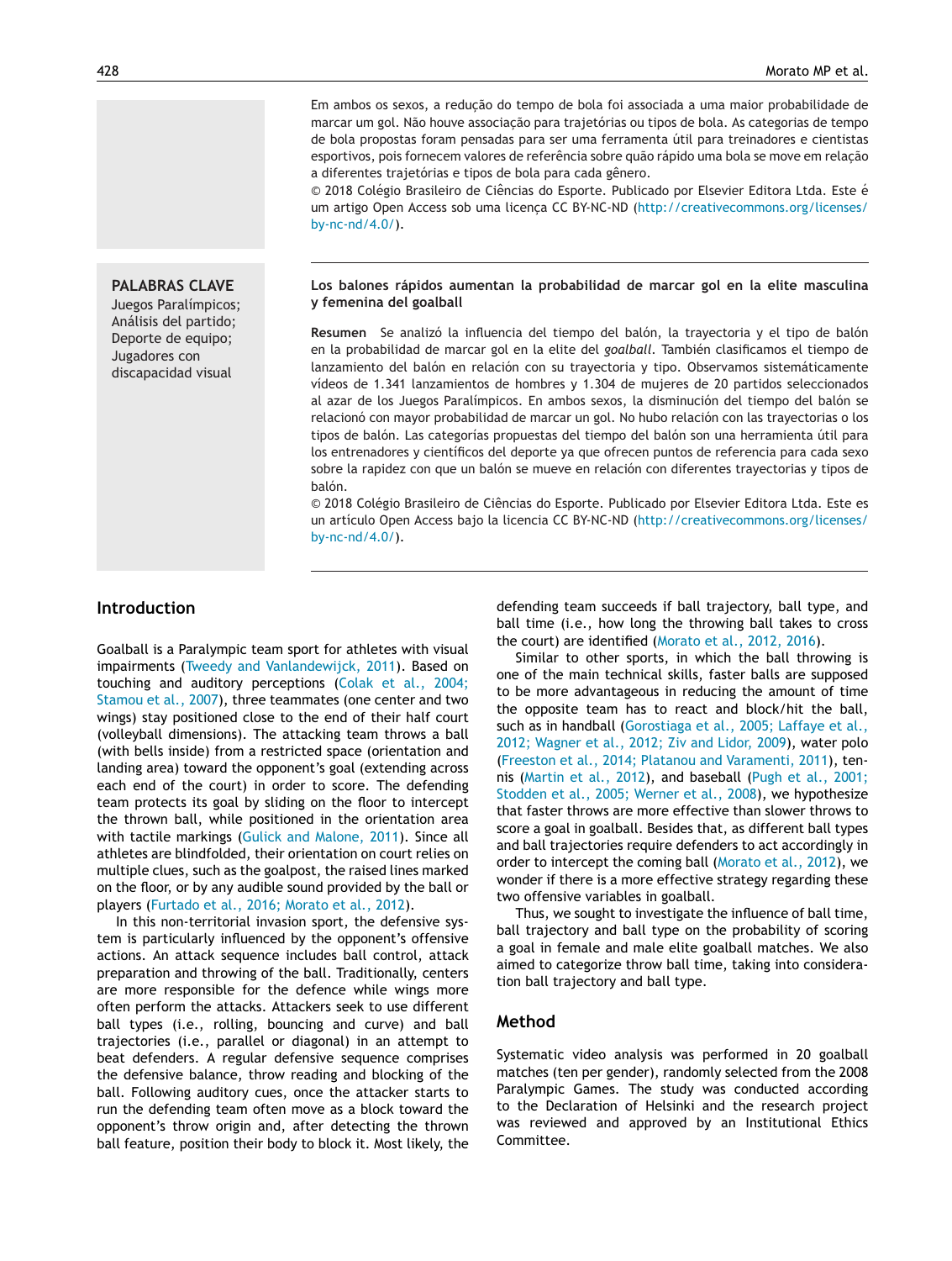

**Figure 1** Goalball court diagram with origin and target sectors (1-6) and reference lines to ball time.

#### **Procedures**

Image acquisition was obtained by one Sony Handycam  $-$ DCR-HC46 (frequency of 29.97 Hz), positioned at a point where the complete goalball court could be video recorded. The videos were analyzed by the first author using Kinovea (v0.8.15), a free motion analysis software.

To perform goalball match analysis an observational protocol was developed comprising the following set of variables [\(Morato](#page-6-0) et [al.,](#page-6-0) [2016\):](#page-6-0) (1) Gender: female or male; (2) Ball type: bouncing (ball bounces at least once after the high ball line), rolling (ball straight and constantly touching the floor) or curve (rolling ball with side spin); (3) Origin and target: sector in which the ball had the first contact with the ground after being thrown by the attacker and the place where the ball thrown reaches the orientation area front line of the opponent team, respectively (Fig. 1); (4) Ball time start and finish: moment (video frame) in which the thrown ball crosses the high ball line (start) and touches a defender or reaches the opposite orientation area front line (finish); (5) Outcome: goal or defence (blocked out and ball over were considered defences). Penalties and balls out were not considered in the outcome indicator, because in both cases we could not determine the starting and finishing frames for ball time measurement (the ball did not cross/reach one of the reference lines). Penalty shots were also excluded from the analysis. The ball trajectory was defined by a combination of origin and target sectors (Table 1). Ball time (in seconds) was calculated as follows: (ball time finishing frame − ball time starting frame)/29.97.

#### **Sample**

A total of 2645 throws was considered, 1304 throws performed by 29 female elite athletes from seven different national teams and 1341 throws performed by 39 male elite goalball players from nine national teams ([Table](#page-3-0) 2).

#### **Reliability**

Two observers had 6h of training regarding the protocol established for data collection. Reliability was assessed using two randomly selected games (10% of the sample), which were observed in two different days, 15 days apart. The kappa index was used for categorical variables ([Fleiss](#page-6-0) et [al.,](#page-6-0) [2013\)](#page-6-0) and the Intraclass Correlation Coefficient (ICC) for numeric variables ([Hopkins,](#page-6-0) [2000a,](#page-6-0) [2000b\).](#page-6-0) The intra and inter-observer kappa index ranged from 0.94 to 1.00 and from 0.87 to 1.00, respectively, for gender, ball type, origin, target, and outcome. For ball time, the ICC was 1.00 for intra-observer and from 0.99 to 1.00 for inter-observer reliability.

| Table 1 |  |  |  |  |  | Ball trajectory categories in goalball according to origin and target sectors. |
|---------|--|--|--|--|--|--------------------------------------------------------------------------------|
|---------|--|--|--|--|--|--------------------------------------------------------------------------------|

| Origin sector | Target sector |                |                 |               |                  |  |  |  |
|---------------|---------------|----------------|-----------------|---------------|------------------|--|--|--|
|               | Parallel      | Short diagonal | Medium diagonal | Long diagonal | Extreme diagonal |  |  |  |
|               |               |                |                 |               | 1 or 2           |  |  |  |
|               |               | 4 or 6         |                 |               |                  |  |  |  |
|               |               | 3 or 5         | $2$ or 6        |               |                  |  |  |  |
| 4             |               | $2$ or 4       | 1 or $5$        |               |                  |  |  |  |
| 5             |               | 1 or $3$       |                 |               |                  |  |  |  |
| 6             |               |                |                 |               | 5 or 6           |  |  |  |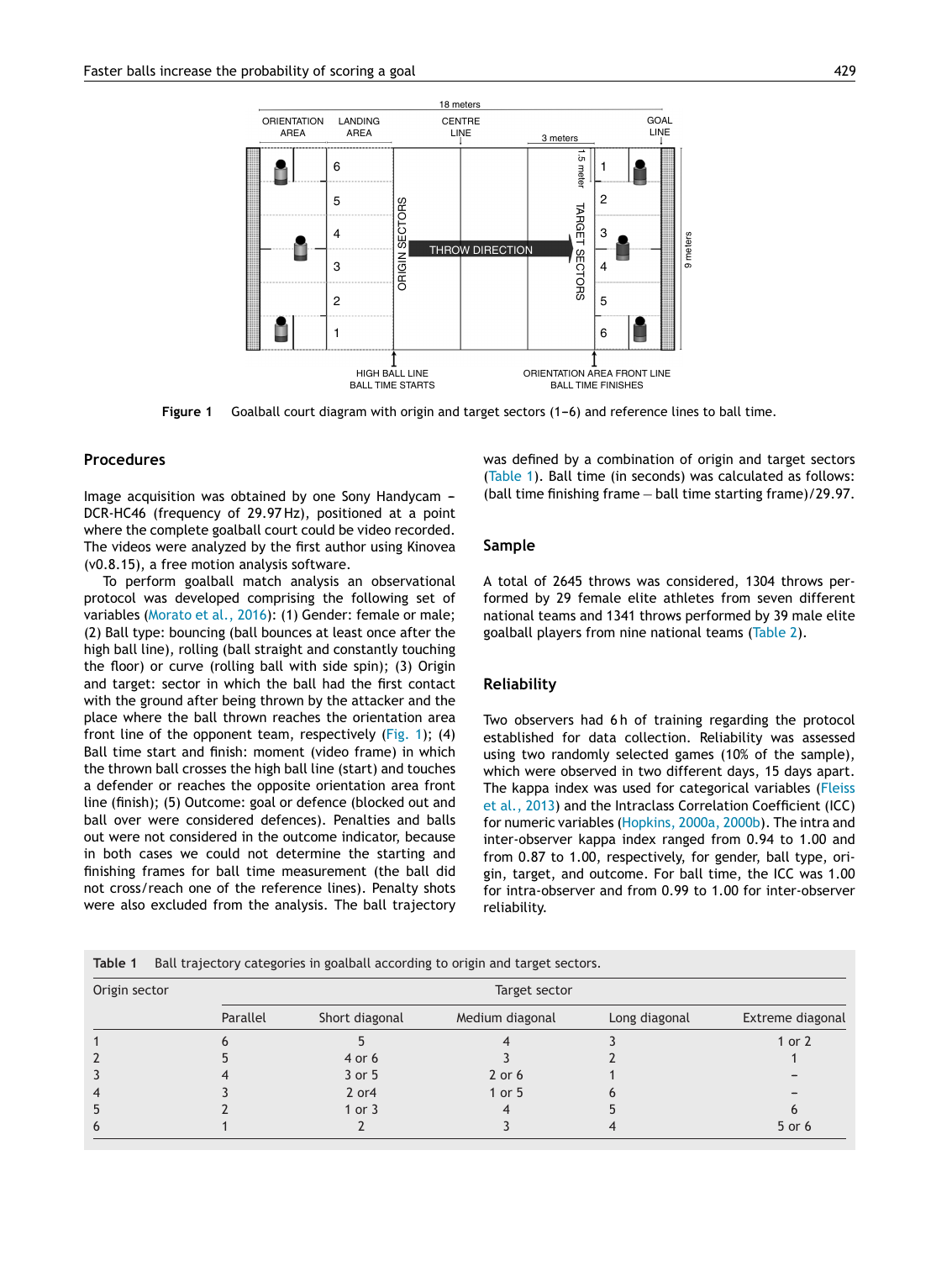# <span id="page-3-0"></span>**Table 2** Sample descriptive statistics.

|                        | Female          |                 | Male            |                 |
|------------------------|-----------------|-----------------|-----------------|-----------------|
|                        | Total           | Goal            | Total           | Goal            |
|                        | $(N = 1304)$    | $(N = 42)$      | $(N = 1341)$    | $(N = 81)$      |
| <b>Ball trajectory</b> |                 |                 |                 |                 |
| Parallel               | 306 (24%)       | 9(21%)          | 355 (26%)       | 25 (31%)        |
| Short diagonal         | 434 (33%)       | 15 (36%)        | 477 (36%)       | 34 (42%)        |
| Medium diagonal        | 303 (23%)       | 8(20%)          | 314 (23%)       | 13 (16%)        |
| Long diagonal          | 187 (14%)       | 9(21%)          | 156 (12%)       | 9(11%)          |
| Extreme diagonal       | 74 (6%)         | 1(2%)           | 39(3%)          | $0(0\%)$        |
| <b>Ball type</b>       |                 |                 |                 |                 |
| <b>Bouncing</b>        | 942 (72%)       | 31 (74%)        | 963 (72%)       | 55 (68%)        |
| Rolling                | 304 (23%)       | 8(19%)          | 306 (23%)       | 20(25%)         |
| Curve                  | 58 (5%)         | 3(7%)           | 72 (5%)         | 6(7%)           |
| Ball time (s)          |                 |                 |                 |                 |
| Mean $\pm$ SD          | $1.01 \pm 0.17$ | $0.92 \pm 0.15$ | $0.73 \pm 0.18$ | $0.68 \pm 0.15$ |

## **Statistics**

Data analysis was performed using the SPSS for Windows statistical package (v. 17.0). The chi-square test was performed to examine if ball types and ball trajectories were equally distributed intra and inter gender; to compare the number of throws and the probability of scoring a goal between women's and men's matches. The *t*-test was applied to compare the mean ball time between genders (female vs. male) and outcomes (goal vs. no goal). The analysis of variance (ANOVA), with Bonferroni post hoc test, was considered to compare ball time between ball trajectories and ball types, in each gender. Finally, a binary logistic regression was performed to ascertain the effects of ball time, ball trajectory, and ball type on the likelihood of scoring a goal. As a consequence, ball time was categorized as fast, regular or slow, for each combination of ball trajectory and type (e.g., parallel-rolling, parallel-bouncing). We assumed the 2nd and 3rd quartiles as regular balls; distal quartiles, 1st and 4th, represented fast and slow balls, respectively. Statistical significance level was set at 5%.

## **Results**

The binary logistic regression showed that in both genders reducing ball time was associated with an increased probability of scoring a goal for women and men. Conversely, there was no significant association for ball trajectories or ball types in the probability of scoring a goal [\(Table](#page-4-0) 3). The probability of scoring a goal according to ball trajectories (parallel, short diagonal, medium diagonal, long diagonal, and extreme diagonal, respectively) was: 2.9%, 3.5%, 2.6%, 4.8%, and 1.4% in female; and 7.0%, 7.1%, 4.1%, 5.8%, and 0% in male. The probability of scoring a goal according to ball types (bouncing, rolling, and curve respectively) was: 3.3%, 2.6%, and 5.2% in female; and 5.7%, 6.5%, and 8.3% in male.

When comparing ball time among each ball trajectory, a shorter time was found in the parallel and in the

short diagonal trajectories for female, *F*(4,1299) = 31.92, *p* < 0.01 ([Fig.](#page-4-0) 2A) and male, *F*(4,1336) = 35.65, *p* < 0.01 [\(Fig.](#page-4-0) 2B). Short diagonal and parallel were, respectively, the most used trajectories in female (33% and 24%), *X*<sup>2</sup> (4, *N* = 1304) = 284.37, *p* < 0.01, or male throws (36% and 26%), *X*<sup>2</sup> (4, *N* = 1341) = 441.28, *p* < 0.01.

Bouncing balls were the most common ball type in female (72%), *X*<sup>2</sup> (2, *N* = 1304) = 957.83, *p* < 0.01, and in male attacks (72%), *X*<sup>2</sup> (2, *N* = 1341) = 954.73, *p* < 0.01. In female, rolling and bouncing balls were faster than curve balls, *F*(2,1301) = 18.83, *p* < 0.01 [\(Fig.](#page-5-0) 3A), whereas in male, rolling balls were the fastest balls, *F*(2,1338) = 111.12, *p* < 0.01 [\(Fig.](#page-5-0) 3B).

We also found no significant differences in the number of throws between gender, *X*<sup>2</sup> (1, *N* = 2645) = 0.52, *p* = 0.47. However, the probability of scoring a goal was greater in male matches (6.0% vs. 3.2%), *X*<sup>2</sup> (2, *N* = 2645) = 11.85, *p* < 0.01, and ball time was shorter in male when compared to female attacks (0.73 ± 0.18 vs. 1.01 ± 0.17), *t*(2643) = 40.56, *p* < 0.01.

Taking into consideration these results, we categorized ball time as a function of ball trajectory and ball type by gender ([Table](#page-5-0) 4).

#### **Discussion**

The aim of the present study was to investigate the influence of ball time, ball trajectory and ball type on the probability of scoring a goal in female and male elite goalball matches. Our results showed the higher likelihood of attack success when faster balls were thrown, irrespective of ball trajectory and ball type. Based on these findings we categorized throw ball time, taking into consideration ball trajectory and ball type.

These findings highlight the importance of designing training plans aimed at improving throwing techniques, as well as specific physical abilities. Regarding the techniques, [Bowerman](#page-6-0) et [al.](#page-6-0) [\(2011\)](#page-6-0) analyzed different types of throws in goalball and described their corresponding phases of movement, providing a useful means for developing specific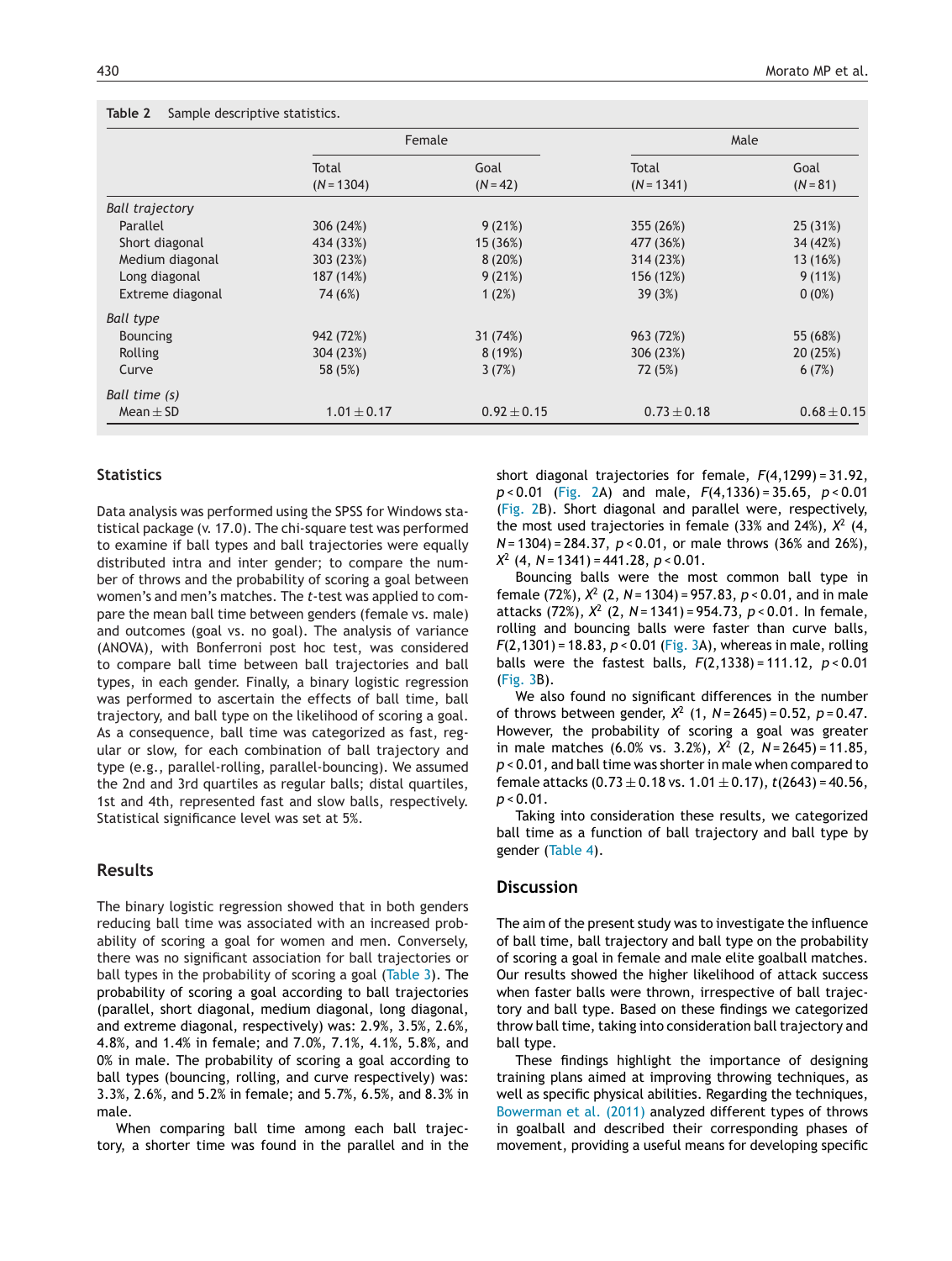<span id="page-4-0"></span>

|  | Table 3 Results of the binary logistic regression for estimating the probability of scoring a goal. |  |  |  |
|--|-----------------------------------------------------------------------------------------------------|--|--|--|
|--|-----------------------------------------------------------------------------------------------------|--|--|--|

|                  |               | Female  |                        |                   | Male    |                        |
|------------------|---------------|---------|------------------------|-------------------|---------|------------------------|
|                  | B(S.E.)       | p value | $Exp(B)$ [95% C.I.]    | B(S.E.)           | p value | $Exp(B)$ [95% C.I.]    |
| Trajectory       |               |         |                        |                   |         |                        |
| Parallel         |               | 0.31    |                        |                   | 0.67    |                        |
| Short diagonal   | 0.15(0.43)    | 0.74    | 1.16 [0.50-2.70]       | 0.03(0.27)        | 0.91    | $1.03$ [0.60-1.77]     |
| Medium diagonal  | 0.11(0.50)    | 0.82    | $1.12$ $[0.42 - 2.98]$ | $-0.46(0.36)$     | 0.19    | $0.63$ $[0.32 - 1.27]$ |
| Long diagonal    | 0.97(0.51)    | 0.06    | 2.63 [0.98-7.08]       | $-0.00(0.41)$     | 0.99    | $1.00$ $[0.44 - 2.24]$ |
| Extreme diagonal | $-0.04(1.09)$ | 0.97    | $0.96$ $[0.11 - 8.07]$ | $-18.23(6383.13)$ | 1.00    | $0.00$ $[0.00]$        |
| <b>Type</b>      |               |         |                        |                   |         |                        |
| <b>Bouncing</b>  |               | 0.24    |                        |                   | 0.59    |                        |
| Rolling          | $-0.24(0.41)$ | 0.55    | $0.78$ $[0.35 - 1.74]$ | $-0.13(0.29)$     | 0.64    | $0.87$ [0.50-1.54]     |
| Curve            | 0.96(0.65)    | 0.14    | 2.60 [0.73-9.27]       | 0.38(0.45)        | 0.40    | $1.46$ $[0.60 - 3.55]$ |
| Time             | $-4.79(1.33)$ | < 0.01  | $0.01$ $[0.00 - 0.11]$ | $-1.74(0.87)$     | 0.04    | $0.18$ $[0.03 - 0.96]$ |

*B*, regression coefficient; S.E., standard error; Exp(*B*), odds ratio; CI, confidence interval. Female: Pseudo *R*<sup>2</sup> = 0.02 (Cox & Snell), 0.06 (Nagelkerke). Model  $X^2(8) = 6.07$ .

Male: Pseudo  $R^2 = 0.01$  (Cox & Snell), 0.03 (Nagelkerke). Model  $X^2(8) = 4.39$ .



**Figure 2** Comparison of ball time according to ball trajectories in female (A) and male (B) elite goalball throws. Legend: a Bonferroni post hoc test revealed that:  $\dot{\cdot}$  p < 0.01 vs. medium diagonal, long diagonal and extreme diagonal;  $\dot{\cdot}$  p < 0.01 vs. all others trajectories.

throwing skills. Whereas specific sport-related physical training using medicine balls has been supported in other sports ([Hermassi](#page-6-0) et [al.,](#page-6-0) [2015;](#page-6-0) [Van](#page-6-0) [den](#page-6-0) [Tillaar](#page-6-0) [and](#page-6-0) [Marques,](#page-6-0) [2013\),](#page-6-0) resistance training for developing power and maximal strength is also consistent to increase throwing performance ([DeRenne](#page-6-0) et [al.,](#page-6-0) [2001;](#page-6-0) [Hermassi](#page-6-0) et [al.,](#page-6-0) [2010,](#page-6-0) [2011\).](#page-6-0) Regarding gender, we found that male's throws were faster than the female's, which corroborate the findings of a previous study with goalball [\(Bowerman](#page-6-0) et [al.,](#page-6-0) [2011\)](#page-6-0) and in other elite sports such as in baseball pitching ([Chu](#page-6-0) et [al.,](#page-6-0) [2009\)](#page-6-0) and in beach volleyball serving [\(Palao](#page-6-0) [and](#page-6-0) [Valades,](#page-6-0) [2014\).](#page-6-0)

Training plans should be tailored to the position and role of each athlete in the team. In goalball, throws are mainly performed by the two wings, while center players tend to perform the majority of defences ([Morato](#page-6-0) et [al.,](#page-6-0) [2012\).](#page-6-0) Despite that, the athlete's visual classification seems to influence the efficiency in defensive and offensive actions. Athletes with visual impairment (low vision) presented higher performance in attacking, while blind athletes demonstrated higher performance in blocking the ball ([Molik](#page-6-0) et [al.,](#page-6-0) [2015\).](#page-6-0) Its is likely that by dealing with the complete lack of vision in their daily routine, blind athletes become more aware of their senses, helping them to detect and respond to ball time, ball trajectory and ball type during defence. On the other hand, players with residual vision may take advantage from their coaches' visual instructions and even from incidental learning that occurs during interpersonal interaction and trial-and-error experimentation.

Here, we presented novel methods to analyze parameters associated with the goalball game. For example, with the aim of providing a useful means for coaches and athletes to assess ball trajectories and ball time, we proposed a court categorization in which it was divided in six sectors of 1.5 meters width. This allowed further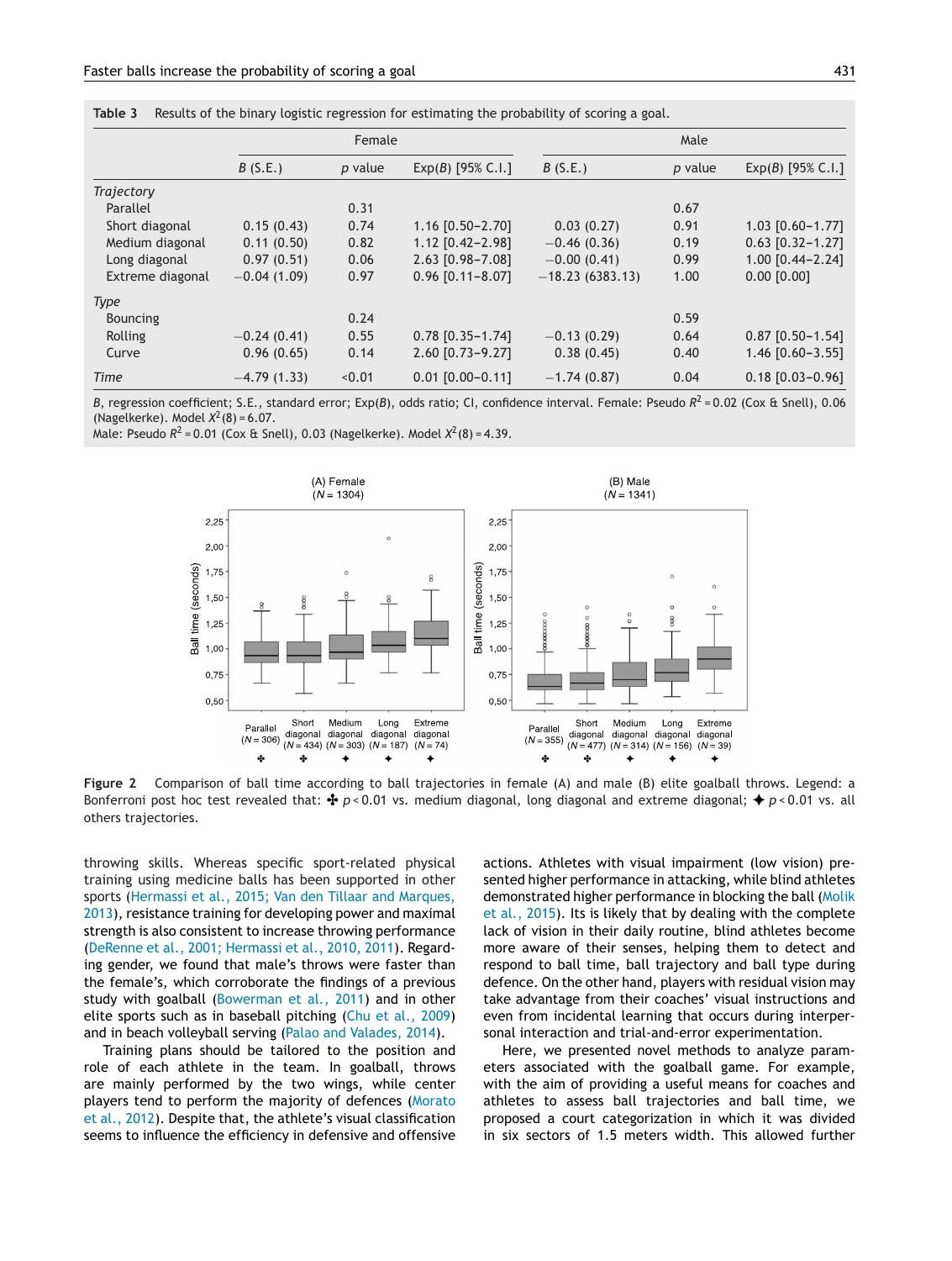<span id="page-5-0"></span>

**Figure 3** Comparison of ball time according to ball type in female (A) and male (B) elite goalball throws. Legend: a Bonferroni post hoc test revealed that:  $\oint p < 0.01$  vs. curve ball;  $\oint p < 0.01$  vs. bouncing ball.

| <b>Type</b>      |        | Female        | Male  |        |               |       |
|------------------|--------|---------------|-------|--------|---------------|-------|
| Trajectory       | Fast   | Regular       | Slow  | Fast   | Regular       | Slow  |
| Rolling          |        |               |       |        |               |       |
| Parallel         | < 0.87 | $0.87 - 1.03$ | >1.03 | < 0.53 | $0.53 - 0.63$ | >0.63 |
| Short diagonal   | < 0.87 | $0.87 - 1.04$ | >1.04 | < 0.53 | $0.53 - 0.63$ | >0.63 |
| Medium diagonal  | < 0.90 | $0.90 - 1.03$ | >1.03 | < 0.57 | $0.57 - 0.70$ | >0.70 |
| Long diagonal    | < 0.97 | $0.97 - 1.13$ | >1.13 | < 0.59 | $0.59 - 0.70$ | >0.70 |
| Extreme diagonal | 1.00   | $1.00 - 1.20$ | >1.20 | < 0.70 | $0.70 - 0.93$ | >0.93 |
| Bouncing         |        |               |       |        |               |       |
| Parallel         | < 0.83 | $0.83 - 1.07$ | >1.07 | < 0.60 | $0.60 - 0.80$ | >0.80 |
| Short diagonal   | < 0.83 | $0.83 - 1.07$ | >1.07 | 0.60   | $0.60 - 0.80$ | >0.80 |
| Medium diagonal  | < 0.90 | $0.90 - 1.13$ | >1.13 | < 0.67 | $0.67 - 0.93$ | >0.93 |
| Long diagonal    | < 0.93 | $0.93 - 1.17$ | >1.17 | < 0.70 | $0.70 - 0.93$ | >0.93 |
| Extreme diagonal | < 1.05 | $1.05 - 1.27$ | >1.27 | 0.80   | $0.80 - 1.07$ | >1.07 |
| Curve            |        |               |       |        |               |       |
| Parallel         | < 0.98 | $0.98 - 1.20$ | >1.20 | < 0.63 | $0.63 - 0.85$ | >0.85 |
| Short diagonal   | < 0.92 | $0.92 - 1.17$ | >1.17 | < 0.67 | $0.67 - 0.80$ | >0.80 |
| Medium diagonal  | 1.04   | $1.04 - 1.36$ | >1.36 | < 0.69 | $0.69 - 0.79$ | >0.79 |
| Long diagonal    | 1.10   | $1.10 - 1.23$ | >1.23 | < 0.73 | $0.73 - 0.82$ | >0.82 |
| Extreme diagonal | < 1.05 | $1.05 - 1.45$ | >1.45 |        | 0.87a         |       |

categorization of ball time as a function of ball type and also according to ball trajectory. Overall, our findings confirm that ball time is dependent on ball trajectory and ball type (see [Figs.](#page-4-0) 2 and 3). For example, Table 4 depicts balls with the same trajectory being either classified as fast (curve) or regular (rolling or bouncing). This gender-related ball time classification for elite goalball players may serve to guide coaches and athletes seeking higher levels of performance.

Auditory cues are key to orientate defenders [\(Morato](#page-6-0) et [al.,](#page-6-0) [2012\).](#page-6-0) From the moment the ball is released by the attacking player, defenders usually have less than a second to block the ball, either for male or female teams. For example, in the parallel or short diagonal trajectories (rep-resenting more than 60% of all shots - see [Table](#page-3-0) 2), with a rolling ball type, males may have even half of a second to act. Therefore, any sound made by the attacking team can be useful to determine the throwing origin and help the defensive team to move as a block toward that area. This defensive strategy allows more time for the identification of ball type and ball trajectory, diminishing the need for players to slide or dive in the blocking process. Thus, athletes have more time to lay stretched on the floor (for rolling and curve balls) or slightly lifted (for bouncing balls).

The study's limitations include the use of ball time instead of ball speed, in which the later could be a more accurate parameter to assess attackers' performance related to the probability of scoring a goal. However, advanced and expensive equipment (e.g., radars or multiple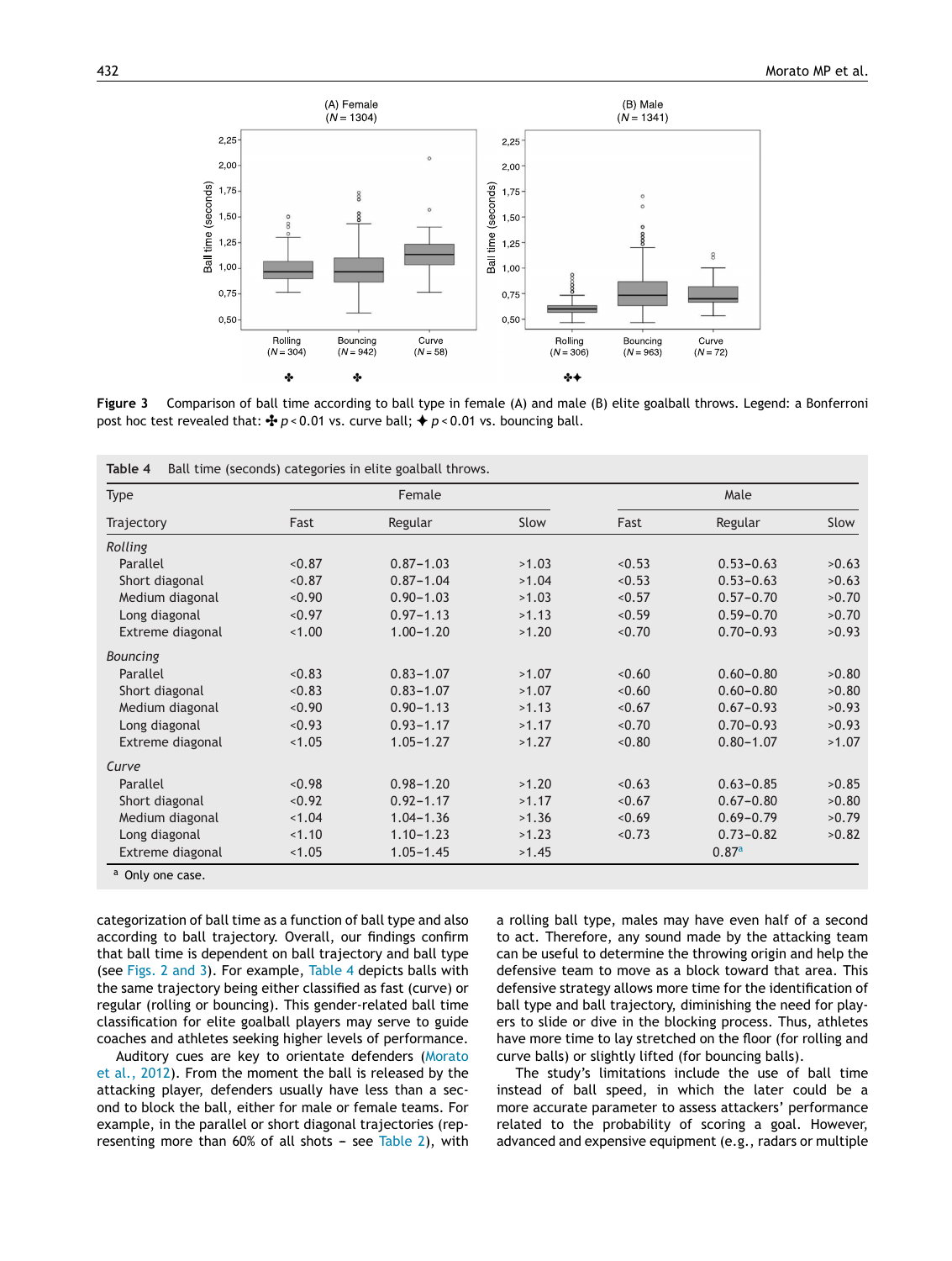<span id="page-6-0"></span>camera for 3D testing) would be necessary but not accessible to most professionals involved in this low budget sport. On the other hand, by performing video analysis using a free software, we were able to assess ball time reliably and affordably. Also, by categorizing ball time regarding ball trajectory and ball type we offered reference values for ball time comparison either for research or practice. For an actual assessment of throw performance during training sessions or competitions, ball time can easily be measured by using a manual chronometer, however, its validity and reliability have not yet being determined. Further, we understand that, despite the high levels of reliability achieved during systematic observation, the low rate of the video recording (29.97 fps) could have slightly biased our results and affected the ball time categories thresholds. In this matter, higher frame rates are preferred to assess the game performance indicators and will provide even more accuracy in data analysis.

From our findings we can draw some implications to improve goalball practice. Here, we presented a division of the team area comprising six sectors of 1.5m. Whereas this division seem to be arbitrary, our practical experience and the discussion with other coaches ensure this is a common and valuable way to provide feedback to athletes about ball trajectories during training and competition (Morato et al., 2016). The location of these six sectors on court can easily be taught to athletes by adding raised lines in the team area. To perform a more refined match analysis of goalball one can employ the Kinovea software, which showed to have a perspective grid tool to determine throws origin and target sectors reliably. Since most attacks are performed by wings (Morato et al., 2012), we highlight the importance of designing specific training plans to develop their power and maximal strength as well as the throwing techniques in order to reduce the ball time and increase the probability of scoring a goal.

## **Conclusions**

To our knowledge, the present match analysis adds new and relevant information about goalball elite athletes performance during their highest level event. Our results showed that faster balls significantly increased the likelihood of scoring a goal, while ball trajectories and ball types influenced this outcome in a non-significant lower degree. Short diagonal and bouncing ball were the most common ball trajectory and ball type used in attacks, respectively, whereas men threw faster balls and had greater probability of scoring a goal. The proposed ball time categories are thought to be a useful tool either for coaches and sport scientists, as it provides reference values on how fast a ball moves regarding different ball trajectories and ball types for each gender.

# **Conflicts of interest**

The authors declare no conflicts of interest.

### **References**

Bowerman S, Davis R, Ford S, Nichols D. [Phases](http://refhub.elsevier.com/S0101-3289(17)30008-2/sbref0005) [of](http://refhub.elsevier.com/S0101-3289(17)30008-2/sbref0005) [movement](http://refhub.elsevier.com/S0101-3289(17)30008-2/sbref0005) [of](http://refhub.elsevier.com/S0101-3289(17)30008-2/sbref0005) [goalball](http://refhub.elsevier.com/S0101-3289(17)30008-2/sbref0005) [throw](http://refhub.elsevier.com/S0101-3289(17)30008-2/sbref0005) [related](http://refhub.elsevier.com/S0101-3289(17)30008-2/sbref0005) [to](http://refhub.elsevier.com/S0101-3289(17)30008-2/sbref0005) [ball](http://refhub.elsevier.com/S0101-3289(17)30008-2/sbref0005) [velocity.](http://refhub.elsevier.com/S0101-3289(17)30008-2/sbref0005) [Insight](http://refhub.elsevier.com/S0101-3289(17)30008-2/sbref0005) 2011;4:153-9.

- Chu Y, Fleisig GS, Simpson KJ, Andrews JR. [Biomechanical](http://refhub.elsevier.com/S0101-3289(17)30008-2/sbref0010) [compar](http://refhub.elsevier.com/S0101-3289(17)30008-2/sbref0010)[ison](http://refhub.elsevier.com/S0101-3289(17)30008-2/sbref0010) [between](http://refhub.elsevier.com/S0101-3289(17)30008-2/sbref0010) [elite](http://refhub.elsevier.com/S0101-3289(17)30008-2/sbref0010) [female](http://refhub.elsevier.com/S0101-3289(17)30008-2/sbref0010) [and](http://refhub.elsevier.com/S0101-3289(17)30008-2/sbref0010) [male](http://refhub.elsevier.com/S0101-3289(17)30008-2/sbref0010) [baseball](http://refhub.elsevier.com/S0101-3289(17)30008-2/sbref0010) [pitchers.](http://refhub.elsevier.com/S0101-3289(17)30008-2/sbref0010) [J](http://refhub.elsevier.com/S0101-3289(17)30008-2/sbref0010) [Appl](http://refhub.elsevier.com/S0101-3289(17)30008-2/sbref0010) [Biomech](http://refhub.elsevier.com/S0101-3289(17)30008-2/sbref0010) 2009:25:22-31.
- Colak T, Bamac B, Aydin M, Meric B, Ozbek A. [Physical](http://refhub.elsevier.com/S0101-3289(17)30008-2/sbref0015) [fitness](http://refhub.elsevier.com/S0101-3289(17)30008-2/sbref0015) [levels](http://refhub.elsevier.com/S0101-3289(17)30008-2/sbref0015) [of](http://refhub.elsevier.com/S0101-3289(17)30008-2/sbref0015) [blind](http://refhub.elsevier.com/S0101-3289(17)30008-2/sbref0015) [and](http://refhub.elsevier.com/S0101-3289(17)30008-2/sbref0015) [visually](http://refhub.elsevier.com/S0101-3289(17)30008-2/sbref0015) [impaired](http://refhub.elsevier.com/S0101-3289(17)30008-2/sbref0015) [goalball](http://refhub.elsevier.com/S0101-3289(17)30008-2/sbref0015) [team](http://refhub.elsevier.com/S0101-3289(17)30008-2/sbref0015) [players.](http://refhub.elsevier.com/S0101-3289(17)30008-2/sbref0015) [Isokinet](http://refhub.elsevier.com/S0101-3289(17)30008-2/sbref0015) [Exerc](http://refhub.elsevier.com/S0101-3289(17)30008-2/sbref0015) [Sci](http://refhub.elsevier.com/S0101-3289(17)30008-2/sbref0015) 2004;12:247-52.
- DeRenne C, Ho KW, Murphy JC. [Effects](http://refhub.elsevier.com/S0101-3289(17)30008-2/sbref0020) [of](http://refhub.elsevier.com/S0101-3289(17)30008-2/sbref0020) [general,](http://refhub.elsevier.com/S0101-3289(17)30008-2/sbref0020) [special,](http://refhub.elsevier.com/S0101-3289(17)30008-2/sbref0020) [and](http://refhub.elsevier.com/S0101-3289(17)30008-2/sbref0020) [spe](http://refhub.elsevier.com/S0101-3289(17)30008-2/sbref0020)[cific](http://refhub.elsevier.com/S0101-3289(17)30008-2/sbref0020) [resistance](http://refhub.elsevier.com/S0101-3289(17)30008-2/sbref0020) [training](http://refhub.elsevier.com/S0101-3289(17)30008-2/sbref0020) [on](http://refhub.elsevier.com/S0101-3289(17)30008-2/sbref0020) [throwing](http://refhub.elsevier.com/S0101-3289(17)30008-2/sbref0020) [velocity](http://refhub.elsevier.com/S0101-3289(17)30008-2/sbref0020) [in](http://refhub.elsevier.com/S0101-3289(17)30008-2/sbref0020) [baseball:](http://refhub.elsevier.com/S0101-3289(17)30008-2/sbref0020) [a](http://refhub.elsevier.com/S0101-3289(17)30008-2/sbref0020) [brief](http://refhub.elsevier.com/S0101-3289(17)30008-2/sbref0020) [review.](http://refhub.elsevier.com/S0101-3289(17)30008-2/sbref0020) [J](http://refhub.elsevier.com/S0101-3289(17)30008-2/sbref0020) [Strength](http://refhub.elsevier.com/S0101-3289(17)30008-2/sbref0020) [Cond](http://refhub.elsevier.com/S0101-3289(17)30008-2/sbref0020) [Res](http://refhub.elsevier.com/S0101-3289(17)30008-2/sbref0020) 2001;15:148-56.
- Fleiss JL, Levin B, Paik MC. [Statistical](http://refhub.elsevier.com/S0101-3289(17)30008-2/sbref0025) [methods](http://refhub.elsevier.com/S0101-3289(17)30008-2/sbref0025) [for](http://refhub.elsevier.com/S0101-3289(17)30008-2/sbref0025) [rates](http://refhub.elsevier.com/S0101-3289(17)30008-2/sbref0025) [and](http://refhub.elsevier.com/S0101-3289(17)30008-2/sbref0025) [pro](http://refhub.elsevier.com/S0101-3289(17)30008-2/sbref0025)[portions.](http://refhub.elsevier.com/S0101-3289(17)30008-2/sbref0025) [3rd](http://refhub.elsevier.com/S0101-3289(17)30008-2/sbref0025) [ed.](http://refhub.elsevier.com/S0101-3289(17)30008-2/sbref0025) [John](http://refhub.elsevier.com/S0101-3289(17)30008-2/sbref0025) [Wiley](http://refhub.elsevier.com/S0101-3289(17)30008-2/sbref0025) [&](http://refhub.elsevier.com/S0101-3289(17)30008-2/sbref0025) [Sons:](http://refhub.elsevier.com/S0101-3289(17)30008-2/sbref0025) [New](http://refhub.elsevier.com/S0101-3289(17)30008-2/sbref0025) [Jersey;](http://refhub.elsevier.com/S0101-3289(17)30008-2/sbref0025) [2013.](http://refhub.elsevier.com/S0101-3289(17)30008-2/sbref0025)
- Freeston J, Rooney K, Smith S, O'Meara D. [Throwing](http://refhub.elsevier.com/S0101-3289(17)30008-2/sbref0030) [performance](http://refhub.elsevier.com/S0101-3289(17)30008-2/sbref0030) [and](http://refhub.elsevier.com/S0101-3289(17)30008-2/sbref0030) [test](http://refhub.elsevier.com/S0101-3289(17)30008-2/sbref0030)-[retest](http://refhub.elsevier.com/S0101-3289(17)30008-2/sbref0030) [reliability](http://refhub.elsevier.com/S0101-3289(17)30008-2/sbref0030) [in](http://refhub.elsevier.com/S0101-3289(17)30008-2/sbref0030) [Olympic](http://refhub.elsevier.com/S0101-3289(17)30008-2/sbref0030) [female](http://refhub.elsevier.com/S0101-3289(17)30008-2/sbref0030) [water](http://refhub.elsevier.com/S0101-3289(17)30008-2/sbref0030) [polo](http://refhub.elsevier.com/S0101-3289(17)30008-2/sbref0030) [players.](http://refhub.elsevier.com/S0101-3289(17)30008-2/sbref0030) [J](http://refhub.elsevier.com/S0101-3289(17)30008-2/sbref0030) [Strength](http://refhub.elsevier.com/S0101-3289(17)30008-2/sbref0030) [Cond](http://refhub.elsevier.com/S0101-3289(17)30008-2/sbref0030) [Res](http://refhub.elsevier.com/S0101-3289(17)30008-2/sbref0030) [2014;28:2359](http://refhub.elsevier.com/S0101-3289(17)30008-2/sbref0030)-[65.](http://refhub.elsevier.com/S0101-3289(17)30008-2/sbref0030)
- Furtado OLPdC, Morato MP, Potenza M, Gutierrez GL. [Health-related](http://refhub.elsevier.com/S0101-3289(17)30008-2/sbref0035) [physical](http://refhub.elsevier.com/S0101-3289(17)30008-2/sbref0035) [fitness](http://refhub.elsevier.com/S0101-3289(17)30008-2/sbref0035) [among](http://refhub.elsevier.com/S0101-3289(17)30008-2/sbref0035) [young](http://refhub.elsevier.com/S0101-3289(17)30008-2/sbref0035) [goalball](http://refhub.elsevier.com/S0101-3289(17)30008-2/sbref0035) [players](http://refhub.elsevier.com/S0101-3289(17)30008-2/sbref0035) [with](http://refhub.elsevier.com/S0101-3289(17)30008-2/sbref0035) [visual](http://refhub.elsevier.com/S0101-3289(17)30008-2/sbref0035) [impair](http://refhub.elsevier.com/S0101-3289(17)30008-2/sbref0035)[ments.](http://refhub.elsevier.com/S0101-3289(17)30008-2/sbref0035) [J](http://refhub.elsevier.com/S0101-3289(17)30008-2/sbref0035) [Vis](http://refhub.elsevier.com/S0101-3289(17)30008-2/sbref0035) [Impair](http://refhub.elsevier.com/S0101-3289(17)30008-2/sbref0035) [Blind](http://refhub.elsevier.com/S0101-3289(17)30008-2/sbref0035) [2016;110:257.](http://refhub.elsevier.com/S0101-3289(17)30008-2/sbref0035)
- Gorostiaga E, Granados C, Ibanez J, Izquierdo M. [Differences](http://refhub.elsevier.com/S0101-3289(17)30008-2/sbref0040) [in](http://refhub.elsevier.com/S0101-3289(17)30008-2/sbref0040) [physical](http://refhub.elsevier.com/S0101-3289(17)30008-2/sbref0040) [fitness](http://refhub.elsevier.com/S0101-3289(17)30008-2/sbref0040) [and](http://refhub.elsevier.com/S0101-3289(17)30008-2/sbref0040) [throwing](http://refhub.elsevier.com/S0101-3289(17)30008-2/sbref0040) [velocity](http://refhub.elsevier.com/S0101-3289(17)30008-2/sbref0040) [among](http://refhub.elsevier.com/S0101-3289(17)30008-2/sbref0040) [elite](http://refhub.elsevier.com/S0101-3289(17)30008-2/sbref0040) [and](http://refhub.elsevier.com/S0101-3289(17)30008-2/sbref0040) [amateur](http://refhub.elsevier.com/S0101-3289(17)30008-2/sbref0040) [male](http://refhub.elsevier.com/S0101-3289(17)30008-2/sbref0040) [handball](http://refhub.elsevier.com/S0101-3289(17)30008-2/sbref0040) [players.](http://refhub.elsevier.com/S0101-3289(17)30008-2/sbref0040) [Int](http://refhub.elsevier.com/S0101-3289(17)30008-2/sbref0040) [J](http://refhub.elsevier.com/S0101-3289(17)30008-2/sbref0040) [Sports](http://refhub.elsevier.com/S0101-3289(17)30008-2/sbref0040) [Med](http://refhub.elsevier.com/S0101-3289(17)30008-2/sbref0040) [2005;26:](http://refhub.elsevier.com/S0101-3289(17)30008-2/sbref0040)  $225 - 32$ .
- Gulick DT, Malone LA. [Field](http://refhub.elsevier.com/S0101-3289(17)30008-2/sbref0045) [test](http://refhub.elsevier.com/S0101-3289(17)30008-2/sbref0045) [for](http://refhub.elsevier.com/S0101-3289(17)30008-2/sbref0045) [measuring](http://refhub.elsevier.com/S0101-3289(17)30008-2/sbref0045) [aerobic](http://refhub.elsevier.com/S0101-3289(17)30008-2/sbref0045) [capac](http://refhub.elsevier.com/S0101-3289(17)30008-2/sbref0045)[ity](http://refhub.elsevier.com/S0101-3289(17)30008-2/sbref0045) [in](http://refhub.elsevier.com/S0101-3289(17)30008-2/sbref0045) [paralympic](http://refhub.elsevier.com/S0101-3289(17)30008-2/sbref0045) [goalball](http://refhub.elsevier.com/S0101-3289(17)30008-2/sbref0045) [athletes.](http://refhub.elsevier.com/S0101-3289(17)30008-2/sbref0045) [Int](http://refhub.elsevier.com/S0101-3289(17)30008-2/sbref0045) [J](http://refhub.elsevier.com/S0101-3289(17)30008-2/sbref0045) [Athlet](http://refhub.elsevier.com/S0101-3289(17)30008-2/sbref0045) [Therapy](http://refhub.elsevier.com/S0101-3289(17)30008-2/sbref0045) [Train](http://refhub.elsevier.com/S0101-3289(17)30008-2/sbref0045) 2011;16:22-5.
- Hermassi S, Chelly MS, Fathloun M, Shephard RJ. [The](http://refhub.elsevier.com/S0101-3289(17)30008-2/sbref0050) [effect](http://refhub.elsevier.com/S0101-3289(17)30008-2/sbref0050) [of](http://refhub.elsevier.com/S0101-3289(17)30008-2/sbref0050) [heavy-vs.](http://refhub.elsevier.com/S0101-3289(17)30008-2/sbref0050) [moderate-load](http://refhub.elsevier.com/S0101-3289(17)30008-2/sbref0050) [training](http://refhub.elsevier.com/S0101-3289(17)30008-2/sbref0050) [on](http://refhub.elsevier.com/S0101-3289(17)30008-2/sbref0050) [the](http://refhub.elsevier.com/S0101-3289(17)30008-2/sbref0050) [develop](http://refhub.elsevier.com/S0101-3289(17)30008-2/sbref0050)[ment](http://refhub.elsevier.com/S0101-3289(17)30008-2/sbref0050) [of](http://refhub.elsevier.com/S0101-3289(17)30008-2/sbref0050) [strength,](http://refhub.elsevier.com/S0101-3289(17)30008-2/sbref0050) [power,](http://refhub.elsevier.com/S0101-3289(17)30008-2/sbref0050) [and](http://refhub.elsevier.com/S0101-3289(17)30008-2/sbref0050) [throwing](http://refhub.elsevier.com/S0101-3289(17)30008-2/sbref0050) [ball](http://refhub.elsevier.com/S0101-3289(17)30008-2/sbref0050) [velocity](http://refhub.elsevier.com/S0101-3289(17)30008-2/sbref0050) [in](http://refhub.elsevier.com/S0101-3289(17)30008-2/sbref0050) [male](http://refhub.elsevier.com/S0101-3289(17)30008-2/sbref0050) [handball](http://refhub.elsevier.com/S0101-3289(17)30008-2/sbref0050) [players.](http://refhub.elsevier.com/S0101-3289(17)30008-2/sbref0050) [J](http://refhub.elsevier.com/S0101-3289(17)30008-2/sbref0050) [Strength](http://refhub.elsevier.com/S0101-3289(17)30008-2/sbref0050) [Cond](http://refhub.elsevier.com/S0101-3289(17)30008-2/sbref0050) [Res](http://refhub.elsevier.com/S0101-3289(17)30008-2/sbref0050) [2010;24:](http://refhub.elsevier.com/S0101-3289(17)30008-2/sbref0050)  $2408 - 18$
- Hermassi S, Chelly MS, Tabka Z, Shephard RJ, Chamari K. [Effects](http://refhub.elsevier.com/S0101-3289(17)30008-2/sbref0055) [of](http://refhub.elsevier.com/S0101-3289(17)30008-2/sbref0055) [8-week](http://refhub.elsevier.com/S0101-3289(17)30008-2/sbref0055) [in-season](http://refhub.elsevier.com/S0101-3289(17)30008-2/sbref0055) [upper](http://refhub.elsevier.com/S0101-3289(17)30008-2/sbref0055) [and](http://refhub.elsevier.com/S0101-3289(17)30008-2/sbref0055) [lower](http://refhub.elsevier.com/S0101-3289(17)30008-2/sbref0055) [limb](http://refhub.elsevier.com/S0101-3289(17)30008-2/sbref0055) [heavy](http://refhub.elsevier.com/S0101-3289(17)30008-2/sbref0055) [resistance](http://refhub.elsevier.com/S0101-3289(17)30008-2/sbref0055) [training](http://refhub.elsevier.com/S0101-3289(17)30008-2/sbref0055) [on](http://refhub.elsevier.com/S0101-3289(17)30008-2/sbref0055) [the](http://refhub.elsevier.com/S0101-3289(17)30008-2/sbref0055) [peak](http://refhub.elsevier.com/S0101-3289(17)30008-2/sbref0055) [power,](http://refhub.elsevier.com/S0101-3289(17)30008-2/sbref0055) [throwing](http://refhub.elsevier.com/S0101-3289(17)30008-2/sbref0055) [velocity,](http://refhub.elsevier.com/S0101-3289(17)30008-2/sbref0055) [and](http://refhub.elsevier.com/S0101-3289(17)30008-2/sbref0055) [sprint](http://refhub.elsevier.com/S0101-3289(17)30008-2/sbref0055) [per](http://refhub.elsevier.com/S0101-3289(17)30008-2/sbref0055)[formance](http://refhub.elsevier.com/S0101-3289(17)30008-2/sbref0055) [of](http://refhub.elsevier.com/S0101-3289(17)30008-2/sbref0055) [elite](http://refhub.elsevier.com/S0101-3289(17)30008-2/sbref0055) [male](http://refhub.elsevier.com/S0101-3289(17)30008-2/sbref0055) [handball](http://refhub.elsevier.com/S0101-3289(17)30008-2/sbref0055) [players.](http://refhub.elsevier.com/S0101-3289(17)30008-2/sbref0055) [J](http://refhub.elsevier.com/S0101-3289(17)30008-2/sbref0055) [Strength](http://refhub.elsevier.com/S0101-3289(17)30008-2/sbref0055) [Cond](http://refhub.elsevier.com/S0101-3289(17)30008-2/sbref0055) [Res](http://refhub.elsevier.com/S0101-3289(17)30008-2/sbref0055) 2011;25:2424-33.
- Hermassi S, van den Tillaar R, Khlifa R, Chelly MS, Chamari K. [Comparison](http://refhub.elsevier.com/S0101-3289(17)30008-2/sbref0060) [of](http://refhub.elsevier.com/S0101-3289(17)30008-2/sbref0060) [in-season](http://refhub.elsevier.com/S0101-3289(17)30008-2/sbref0060) [specific](http://refhub.elsevier.com/S0101-3289(17)30008-2/sbref0060) [resistance-vs.](http://refhub.elsevier.com/S0101-3289(17)30008-2/sbref0060) [a](http://refhub.elsevier.com/S0101-3289(17)30008-2/sbref0060) [regular](http://refhub.elsevier.com/S0101-3289(17)30008-2/sbref0060) [throw](http://refhub.elsevier.com/S0101-3289(17)30008-2/sbref0060)[ing](http://refhub.elsevier.com/S0101-3289(17)30008-2/sbref0060) [training](http://refhub.elsevier.com/S0101-3289(17)30008-2/sbref0060) [program](http://refhub.elsevier.com/S0101-3289(17)30008-2/sbref0060) [on](http://refhub.elsevier.com/S0101-3289(17)30008-2/sbref0060) [throwing](http://refhub.elsevier.com/S0101-3289(17)30008-2/sbref0060) [velocity,](http://refhub.elsevier.com/S0101-3289(17)30008-2/sbref0060) [anthropometry](http://refhub.elsevier.com/S0101-3289(17)30008-2/sbref0060) [and](http://refhub.elsevier.com/S0101-3289(17)30008-2/sbref0060) [power](http://refhub.elsevier.com/S0101-3289(17)30008-2/sbref0060) [performance](http://refhub.elsevier.com/S0101-3289(17)30008-2/sbref0060) [in](http://refhub.elsevier.com/S0101-3289(17)30008-2/sbref0060) [elite](http://refhub.elsevier.com/S0101-3289(17)30008-2/sbref0060) [handball](http://refhub.elsevier.com/S0101-3289(17)30008-2/sbref0060) [players.](http://refhub.elsevier.com/S0101-3289(17)30008-2/sbref0060) [J](http://refhub.elsevier.com/S0101-3289(17)30008-2/sbref0060) [Strength](http://refhub.elsevier.com/S0101-3289(17)30008-2/sbref0060) [Cond](http://refhub.elsevier.com/S0101-3289(17)30008-2/sbref0060) [Res](http://refhub.elsevier.com/S0101-3289(17)30008-2/sbref0060) 2015;29:2105-14.
- Hopkins WG. A new view of statistics 2000. Available from: [http://www.sportsci.org/resource/stats/.](http://www.sportsci.org/resource/stats/)
- Hopkins WG. [Measures](http://refhub.elsevier.com/S0101-3289(17)30008-2/sbref0070) [of](http://refhub.elsevier.com/S0101-3289(17)30008-2/sbref0070) [reliability](http://refhub.elsevier.com/S0101-3289(17)30008-2/sbref0070) [in](http://refhub.elsevier.com/S0101-3289(17)30008-2/sbref0070) [sports](http://refhub.elsevier.com/S0101-3289(17)30008-2/sbref0070) [medicine](http://refhub.elsevier.com/S0101-3289(17)30008-2/sbref0070) [and](http://refhub.elsevier.com/S0101-3289(17)30008-2/sbref0070) [science.](http://refhub.elsevier.com/S0101-3289(17)30008-2/sbref0070) [Sports](http://refhub.elsevier.com/S0101-3289(17)30008-2/sbref0070) [Med](http://refhub.elsevier.com/S0101-3289(17)30008-2/sbref0070) [2000b;30:1](http://refhub.elsevier.com/S0101-3289(17)30008-2/sbref0070)-[15.](http://refhub.elsevier.com/S0101-3289(17)30008-2/sbref0070)
- Laffaye G, Debanne T, Choukou MA. [Is](http://refhub.elsevier.com/S0101-3289(17)30008-2/sbref0075) [the](http://refhub.elsevier.com/S0101-3289(17)30008-2/sbref0075) [ball](http://refhub.elsevier.com/S0101-3289(17)30008-2/sbref0075) [velocity](http://refhub.elsevier.com/S0101-3289(17)30008-2/sbref0075) [dependent](http://refhub.elsevier.com/S0101-3289(17)30008-2/sbref0075) [on](http://refhub.elsevier.com/S0101-3289(17)30008-2/sbref0075) [expertise?](http://refhub.elsevier.com/S0101-3289(17)30008-2/sbref0075) [A](http://refhub.elsevier.com/S0101-3289(17)30008-2/sbref0075) [multidimensional](http://refhub.elsevier.com/S0101-3289(17)30008-2/sbref0075) [study](http://refhub.elsevier.com/S0101-3289(17)30008-2/sbref0075) [in](http://refhub.elsevier.com/S0101-3289(17)30008-2/sbref0075) [handball.](http://refhub.elsevier.com/S0101-3289(17)30008-2/sbref0075) [Int](http://refhub.elsevier.com/S0101-3289(17)30008-2/sbref0075) [J](http://refhub.elsevier.com/S0101-3289(17)30008-2/sbref0075) [Perform](http://refhub.elsevier.com/S0101-3289(17)30008-2/sbref0075) [Anal](http://refhub.elsevier.com/S0101-3289(17)30008-2/sbref0075) [Sport](http://refhub.elsevier.com/S0101-3289(17)30008-2/sbref0075) [2012;12:629](http://refhub.elsevier.com/S0101-3289(17)30008-2/sbref0075)-[42.](http://refhub.elsevier.com/S0101-3289(17)30008-2/sbref0075)
- Martin C, Bideau B, Nicolas G, Delamarche P, Kulpa R. [How](http://refhub.elsevier.com/S0101-3289(17)30008-2/sbref0080) [does](http://refhub.elsevier.com/S0101-3289(17)30008-2/sbref0080) [the](http://refhub.elsevier.com/S0101-3289(17)30008-2/sbref0080) [tennis](http://refhub.elsevier.com/S0101-3289(17)30008-2/sbref0080) [serve](http://refhub.elsevier.com/S0101-3289(17)30008-2/sbref0080) [technique](http://refhub.elsevier.com/S0101-3289(17)30008-2/sbref0080) [influence](http://refhub.elsevier.com/S0101-3289(17)30008-2/sbref0080) [the](http://refhub.elsevier.com/S0101-3289(17)30008-2/sbref0080) [serve-and-volley?](http://refhub.elsevier.com/S0101-3289(17)30008-2/sbref0080) [J](http://refhub.elsevier.com/S0101-3289(17)30008-2/sbref0080) [Sports](http://refhub.elsevier.com/S0101-3289(17)30008-2/sbref0080) [Sci](http://refhub.elsevier.com/S0101-3289(17)30008-2/sbref0080) 2012;30:1149-56.
- Molik B, Morgulec-Adamowicz N, Kosmol A, Perkowski K, Bednarczuk G, Skowroński W, et al. [Game](http://refhub.elsevier.com/S0101-3289(17)30008-2/sbref0085) [performance](http://refhub.elsevier.com/S0101-3289(17)30008-2/sbref0085) [evaluation](http://refhub.elsevier.com/S0101-3289(17)30008-2/sbref0085) [in](http://refhub.elsevier.com/S0101-3289(17)30008-2/sbref0085) [male](http://refhub.elsevier.com/S0101-3289(17)30008-2/sbref0085) [goalball](http://refhub.elsevier.com/S0101-3289(17)30008-2/sbref0085) [players.](http://refhub.elsevier.com/S0101-3289(17)30008-2/sbref0085) [J](http://refhub.elsevier.com/S0101-3289(17)30008-2/sbref0085) [Hum](http://refhub.elsevier.com/S0101-3289(17)30008-2/sbref0085) [Kinet](http://refhub.elsevier.com/S0101-3289(17)30008-2/sbref0085) 2015;48:43-51.
- Morato MP, Furtado OLPdC, Gamero DH, Magalhães TP, Almeida JJG. Development and evaluation of an observational system for goalball match analysis. Revista Brasileira de Ciências do Esporte 2016., [http://dx.doi.org/10.1016/j.rbce.2016.08.002.](dx.doi.org/10.1016/j.rbce.2016.08.002)
- Morato MP, Gomes MSP, Almeida JJGd. [Os](http://refhub.elsevier.com/S0101-3289(17)30008-2/sbref0095) [processos](http://refhub.elsevier.com/S0101-3289(17)30008-2/sbref0095) [auto](http://refhub.elsevier.com/S0101-3289(17)30008-2/sbref0095)[organizacionais](http://refhub.elsevier.com/S0101-3289(17)30008-2/sbref0095) [do](http://refhub.elsevier.com/S0101-3289(17)30008-2/sbref0095) [goalball](http://refhub.elsevier.com/S0101-3289(17)30008-2/sbref0095) [\[The](http://refhub.elsevier.com/S0101-3289(17)30008-2/sbref0095) [self-organizations](http://refhub.elsevier.com/S0101-3289(17)30008-2/sbref0095) [processes](http://refhub.elsevier.com/S0101-3289(17)30008-2/sbref0095) [of](http://refhub.elsevier.com/S0101-3289(17)30008-2/sbref0095) [goalball\].](http://refhub.elsevier.com/S0101-3289(17)30008-2/sbref0095) [Revista](http://refhub.elsevier.com/S0101-3289(17)30008-2/sbref0095) [Brasileira](http://refhub.elsevier.com/S0101-3289(17)30008-2/sbref0095) [de](http://refhub.elsevier.com/S0101-3289(17)30008-2/sbref0095) [Ciências](http://refhub.elsevier.com/S0101-3289(17)30008-2/sbref0095) [do](http://refhub.elsevier.com/S0101-3289(17)30008-2/sbref0095) [Esporte](http://refhub.elsevier.com/S0101-3289(17)30008-2/sbref0095) 2012:34:741-60.
- Palao JM, Valades D. [Serve](http://refhub.elsevier.com/S0101-3289(17)30008-2/sbref0100) [speed](http://refhub.elsevier.com/S0101-3289(17)30008-2/sbref0100) [peaks](http://refhub.elsevier.com/S0101-3289(17)30008-2/sbref0100) [in](http://refhub.elsevier.com/S0101-3289(17)30008-2/sbref0100) [five](http://refhub.elsevier.com/S0101-3289(17)30008-2/sbref0100) [world](http://refhub.elsevier.com/S0101-3289(17)30008-2/sbref0100) [tour](http://refhub.elsevier.com/S0101-3289(17)30008-2/sbref0100) [beach](http://refhub.elsevier.com/S0101-3289(17)30008-2/sbref0100) [volleyball](http://refhub.elsevier.com/S0101-3289(17)30008-2/sbref0100) (2005-2012). [Acta](http://refhub.elsevier.com/S0101-3289(17)30008-2/sbref0100) [Kinesiol](http://refhub.elsevier.com/S0101-3289(17)30008-2/sbref0100) 2014;8:7-10.
- Platanou T, Varamenti E. [Relationships](http://refhub.elsevier.com/S0101-3289(17)30008-2/sbref0105) [between](http://refhub.elsevier.com/S0101-3289(17)30008-2/sbref0105) [anthropometric](http://refhub.elsevier.com/S0101-3289(17)30008-2/sbref0105) [and](http://refhub.elsevier.com/S0101-3289(17)30008-2/sbref0105) [physiological](http://refhub.elsevier.com/S0101-3289(17)30008-2/sbref0105) [characteristics](http://refhub.elsevier.com/S0101-3289(17)30008-2/sbref0105) [with](http://refhub.elsevier.com/S0101-3289(17)30008-2/sbref0105) [throwing](http://refhub.elsevier.com/S0101-3289(17)30008-2/sbref0105) [velocity](http://refhub.elsevier.com/S0101-3289(17)30008-2/sbref0105) [and](http://refhub.elsevier.com/S0101-3289(17)30008-2/sbref0105) [on](http://refhub.elsevier.com/S0101-3289(17)30008-2/sbref0105) [water](http://refhub.elsevier.com/S0101-3289(17)30008-2/sbref0105) [jump](http://refhub.elsevier.com/S0101-3289(17)30008-2/sbref0105) [of](http://refhub.elsevier.com/S0101-3289(17)30008-2/sbref0105) [female](http://refhub.elsevier.com/S0101-3289(17)30008-2/sbref0105) [water](http://refhub.elsevier.com/S0101-3289(17)30008-2/sbref0105) [polo](http://refhub.elsevier.com/S0101-3289(17)30008-2/sbref0105) [players.](http://refhub.elsevier.com/S0101-3289(17)30008-2/sbref0105) [J](http://refhub.elsevier.com/S0101-3289(17)30008-2/sbref0105) [Sports](http://refhub.elsevier.com/S0101-3289(17)30008-2/sbref0105) [Med](http://refhub.elsevier.com/S0101-3289(17)30008-2/sbref0105) [Phys](http://refhub.elsevier.com/S0101-3289(17)30008-2/sbref0105) [Fitness](http://refhub.elsevier.com/S0101-3289(17)30008-2/sbref0105) [2011;51:185](http://refhub.elsevier.com/S0101-3289(17)30008-2/sbref0105)-[93.](http://refhub.elsevier.com/S0101-3289(17)30008-2/sbref0105)
- Pugh SF, Kovaleski JE, Heitman RJ, Pearsall AW. [Upper](http://refhub.elsevier.com/S0101-3289(17)30008-2/sbref0110) [and](http://refhub.elsevier.com/S0101-3289(17)30008-2/sbref0110) [lower](http://refhub.elsevier.com/S0101-3289(17)30008-2/sbref0110) [body](http://refhub.elsevier.com/S0101-3289(17)30008-2/sbref0110) [strength](http://refhub.elsevier.com/S0101-3289(17)30008-2/sbref0110) [in](http://refhub.elsevier.com/S0101-3289(17)30008-2/sbref0110) [relation](http://refhub.elsevier.com/S0101-3289(17)30008-2/sbref0110) [to](http://refhub.elsevier.com/S0101-3289(17)30008-2/sbref0110) [underhand](http://refhub.elsevier.com/S0101-3289(17)30008-2/sbref0110) [pitching](http://refhub.elsevier.com/S0101-3289(17)30008-2/sbref0110) [speed](http://refhub.elsevier.com/S0101-3289(17)30008-2/sbref0110) [by](http://refhub.elsevier.com/S0101-3289(17)30008-2/sbref0110)